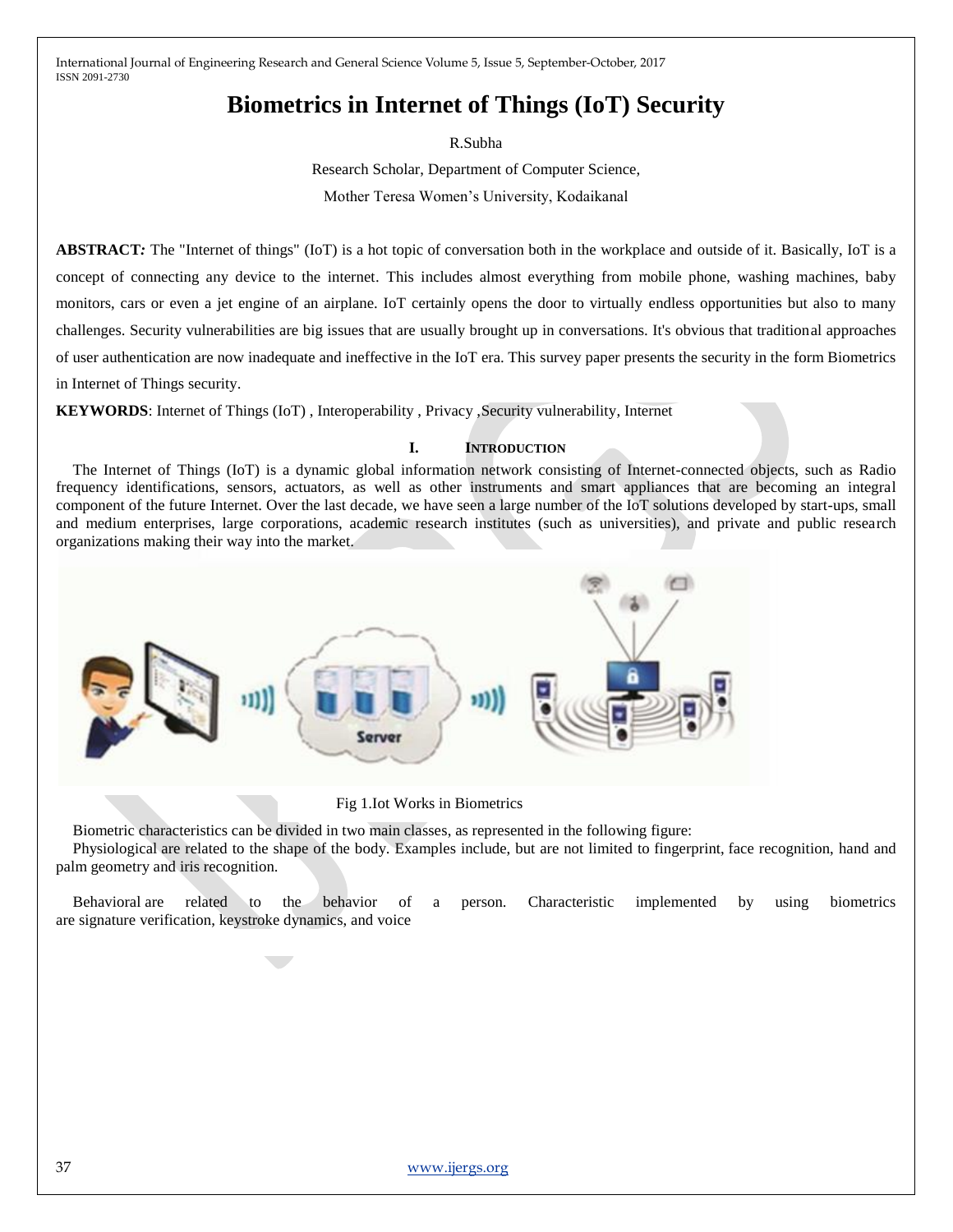

Fig 2. Types of Biometrics

- A. *Finger print:* The patterns of friction ridges and valleys on an individual's fingertips are unique to that individual. For decades, law enforcement has been classifying and determining identity by matching key points of ridge endings and bifurcations. Fingerprints are unique for each finger of a person including identical twins. One of the most commercially available biometric technologies, fingerprint recognition devices for desktop and laptop access are now widely available from many different vendors at a low cost. With these devices, users no longer need to type passwords – instead, only a touch provides instant access.
- B. *Facial Image:* The identification of a person by their facial image can be done in a number of different ways such as by capturing an image of the face in the visible spectrum using an optical camera or by using the infrared patterns of facial heat emission. Facial recognition in visible light typically model key features from the central portion of a facial image. Using a wide assortment of cameras, the visible light systems extract features from the captured image(s) that do not change over time while avoiding superficial features such as facial expressions or hair. Several approaches to modeling facial images in the visible spectrum are Principal Component Analysis, Local Feature Analysis, neural networks, elastic graph theory, and multi-resolution analysis. Major benefits of facial recognition are that it is non-intrusive, hands-free, and continuous and accepted by most users.
- *C. Hand recognition:* These methods of personal authentication are well established. Hand recognition has been available for over twenty years. To achieve personal authentication, a system may measure either physical characteristics of the fingers or the hands. These include length, width, thickness and surface area of the hand.
- *D. Iris recognition:* This recognition method uses the iris of the eye which is the colored area that surrounds the pupil. Iris patterns are thought unique. The iris patterns are obtained through a video-based image acquisition system. Iris scanning devices have been used in personal authentication applications for several years. Systems based on iris recognition have substantially decreased in price and this trend is expected to continue. The technology works well in both verification (1:1) and identification (1:N) modes (in systems performing one-to-many searches in a database). Current systems can be used even in the presence of eyeglasses and contact lenses. The technology is not intrusive. It does not require physical contact with a scanner. Iris recognition has been demonstrated to work with individuals from different ethnic groups and nationalities.
- E. *Retina Scan:* The human retina is a thin tissue composes d of neural cells that is located in the posterior portion of the eye. Because of the complex structure of the capillaries that supply the retina with blood, each person's retina is unique. The network of blood vessels in the retina is so complex that even identical twins do not share a similar pattern. Although retinal patterns may be altered in cases of diabetes, glaucoma, retinal degenerative disorders or cataracts, the retina typically remains unchanged from birth until death. Due to its unique and unchanging nature, the retina appears to be the most precise and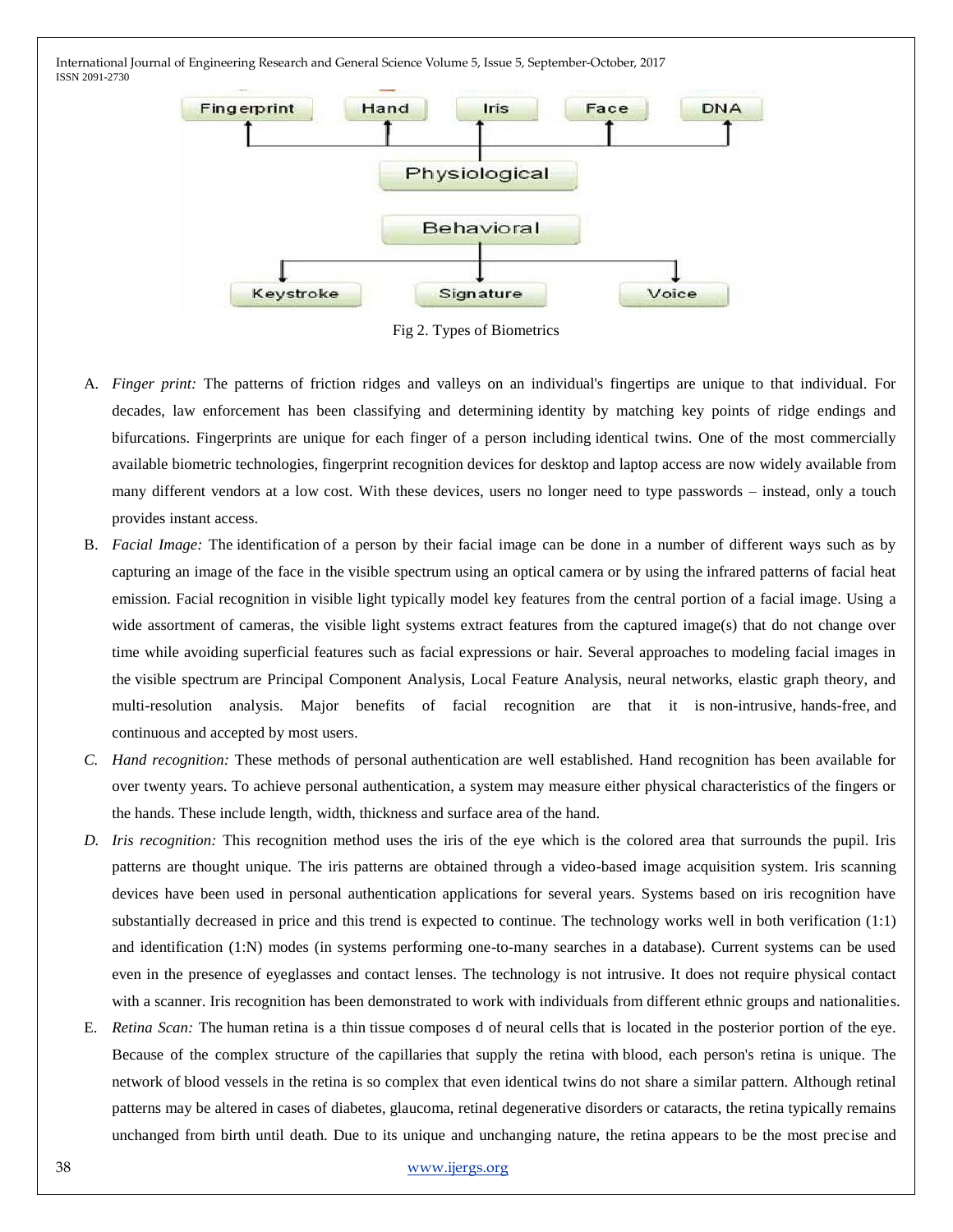reliable biometric. Advocates of retinal scanning have concluded that it is so accurate that its error rate is estimated to be only one in a million.

- *F. Signature recognition:* Biometric signature recognition systems will measure and analyze the physical activity of signing, such as the stroke order, the pressure applied and the speed. Some systems may also compare visual images of signatures, but the core of a signature biometric system is behavioral, i.e. how it is signed rather than visual, i.e. the image of the signature. Benefits of signature biometric systems: 1. While it is easy to copy the image of a signature, it is extremely difficult to mimic the behavior of signing; 2. Low False Acceptance Rates (FAR); 3. People are used to sign documents, so signature recognition systems are not perceived to be invasive.
- *G. Voice or speech recognition:*

Voice or speech recognition is the ability of a machine or program to receive and interpret dictation, or to understand and carry out spoken commands. Strictly speaking, voice is also a physiological trait because every person has a different pitch, but voice recognition is mainly based on the study of the way a person speaks, commonly classified as behavioral.

# **II. THE INTERNET OF THINGS**

With the growth of IoT and biometric technology, authentication is being completely re imagined. Deploying IoT security is one of the great challenges in the inter-connected world, and it requires a solution that relies on the strongest authentication.

This is the brave new world of the Internet of Things (IoT). The security vulnerabilities of the IoT are almost as varied as the devices and sensors connected to it.

Existing methods for authentication, such as passwords aided by a second factor, are being rendered moot due to human error as well as the enhanced sophistication of malware and other attacks.

# **III. THE BENEFITS OF BIOMETRICS**

Biometric authentication is a conclusive, logical way to prove one's identity – a password can be replicated, for instance, but a fingerprint cannot.

Consumers are becoming more familiar with, and comfortable with, on-device biometrics. The latest Apple and Samsung mobile phones, as well as many new desktop and laptop computers, contain embedded biometric sensors.

When authenticating to a smart lock, or even a smart car it is important that authentication take place on the smart device rather than on the user's end. Malware may be used to spoof the authenticated user identity and unlock a smart node without the proper credentials.

Authentication is essentially split across both the user's mobile device and the lock itself when validation capability is embedded directly into a smart lock. A secure lock becomes a standalone biometric validation server, and cannot be remotely authenticated without the presence of a trusted biometric device.

Mobile devices with embedded biometric sensors are changing how users authenticate to services they use every day, including email, social media, banking – and now for physical access.

The IoT is a revolution in how we communicate and interact with the world around us. It is a growing entity with almost as many security pitfalls as work and life advantages. There are many more devices to potentially be hacked, and when it comes to securing intellectual property and mission-critical applications, enterprises, financial institutions and government agencies cannot take chances. Older forms of user authentication simply cannot combat today's advanced and sophisticated security threats. Advances in biometric technology have enabled this method of authentication to be embedded in the mobile devices we use every day. It's a scalable security solution that can help organisations of all types and sizes stay ahead of the cyber criminals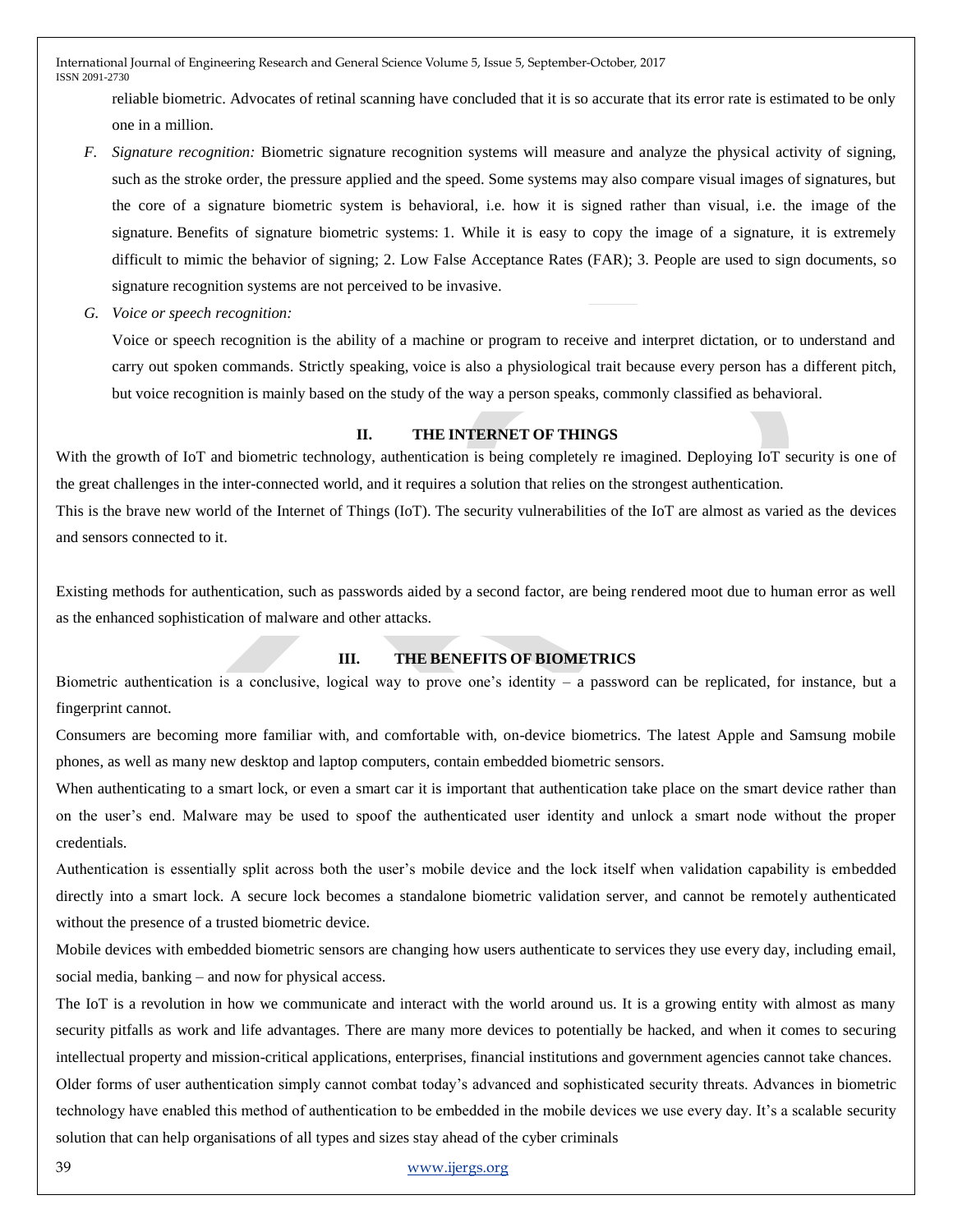Listed below is everything that one needs to know about biometric systems and Internet Of Things (IOT) as the essential factor:

## **IV. PURPOSE**

- Basically designed to ensure secure identification purposes with highly optimized usage of existing technologies and resources.
- $\checkmark$  Create no-password criteria in the various interfaces dealing with confidential authentication systems.
- $\checkmark$  Inculcate decentralization of the biometric systems and provide greater encryption standards.

#### **V. APPLICATIONS**

[Biometric attendance system,](https://www.topteninsider.com/biometric-attendance-system) security and encryption standards are duly incorporated into various fields for application on a greater scale. What stands to create the perfect rendering of these "secure systems" is the highly revolutionized "Internet of Things" technology that facilitates better assurance of deployment for maximum security standards.

- **A.** *Banking and E-Payment:* Payment solutions through online or mobile mode, Block chain Systems, E-Trading facilities, and the like.
- **B.** *Corporate and Enterprise levels:* Facilitate authorized Employee Access (direct or remote).
- **C.** *Individual User Level:* IoT features in smart solutions for homes, cars, and other personal belongings, etc.
- **D.** *Health Care Organizations:* Easy retrieval and monitoring of the corresponding user data for better analysis of health statistics.

## **VI. FEATURES**

- Complete authentication with full time security feature.
- High end monitoring of the secured systems on the go.
- $\checkmark$  Full time support systems to deal with any kind of issues generated during the corresponding operation.
- $\checkmark$  Smart and creative user interface to facilitate enhanced user experience
- $\checkmark$  Personalization features specifically in terms of the desired requirements
- $\checkmark$  Affordable smart security solutions and totally worth the investment.
- $\checkmark$  Detailed report generation and analysis of the obtained data for further varied purposes.
- $\checkmark$  Real time execution of the biometric data obtained for authorization of various related procedures.
- $\checkmark$  Quicker and faster solutions with improved efficiency.
- Highly improved alert features with necessary strategic steps for the same.
- Greater security standards through complex encryption algorithms and n-step authentication procedures for best applicability on a universal scale.
- Complete digitization of data for better integration into other applications.
- Multi layer security levels for better hack-proof solutions.
- Cross platform synchronization features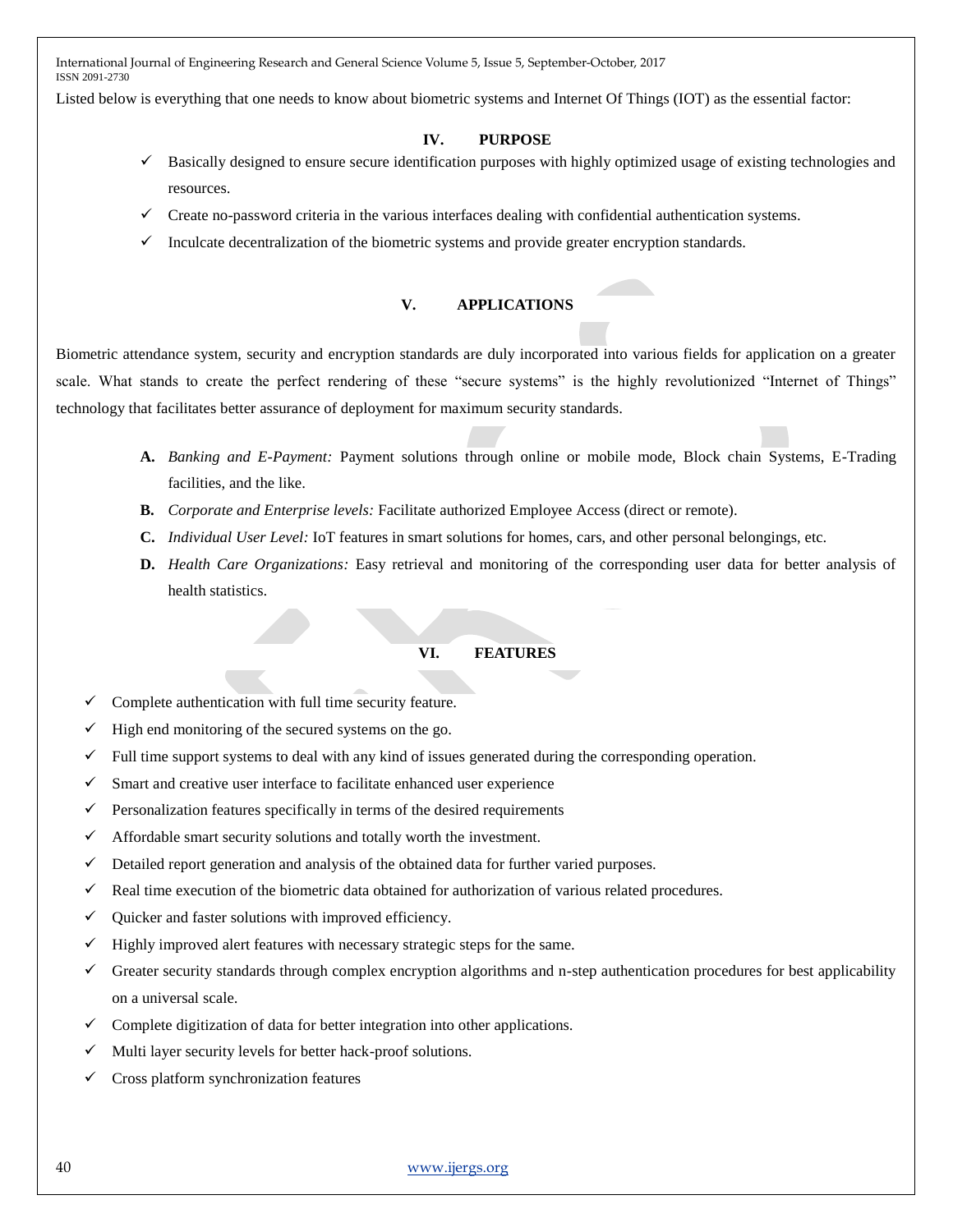#### **VII.ADVANTAGES**

- $\checkmark$  Go Password-less with the implementation of IoT based biometric security systems. No more requirements to type in cumbersome passwords or remember one as such.
- Better proofing against existing security breaches through multi layer security levels.
- On the go monitoring facility helps implement and improvise security solutions as per the need of the hour.
- Compatibility to various platforms and devices creates much favorable response from the client end
- $\checkmark$  Personalized biometric security features help create different security standards for different purposes.
- $\checkmark$  Greater ease of validation of biometric data obtained.
- One stop solution for all requirements -the same biometric information can be used for other security applications too.
- $\checkmark$  Modular segregation of the biometric system from the core operations, to differentiate malware from creating potential risks to the mainstream functionalities.
- Authentication done at the smart device. Modularity of the same between the user's mobile and the smart device provides for greater decentralization of security factors.
- $\checkmark$  IoT based biometric systems can also be used for authenticating individual presence. Hence, a more efficient way to prove an individual's location record.
- Full time support assistance creates better implementation feasibility.
- Mapping of biometric data is literally tough to replicate, hence more popular than traditional passwords.
- Reduces time complexity to a fairly large extent.

## **VIII. DISADVANTAGES**

- A single failure in a particular module can create a chain reaction of deactivation, if proper modularity is not ensured.
- Improper functioning of the authenticating device or software corruption can pose open path for security breaches.
- Inadequate knowledge of the functioning of IoT based biometric systems can cause potential risk for essential data.
- IoT technology has undoubtedly become a part and parcel of the existing lifestyle and is in fact taken things to a digital level with every step in the positive direction. When considered from a user point of view, simple facilitation of security systems via IoT has effectively lowered the potential to possible threats. Also with greater manageability options on their very own specific devices and customized authentication procedures for the same, things from basic to highly confidential status can easily be monitored closely for enhanced security standards via the IoT technology.

#### **IX. CONCLUSION**

Biometrics in IoT will not only unlock bank apps, email accounts but also cars, homes and many other things. "We conservatively estimate that biometric sensors, which includes work time management and premise security entry consoles, will total at least 500 million "Internet of Things" connections by the upcoming years." With the evolution of the IoT and the utilizing of biometrics, there will be endless applications giving both convenience and security in different industries such as: smart home, automotive industry, finance, healthcare, etc. which will only be limited by human's imagination.